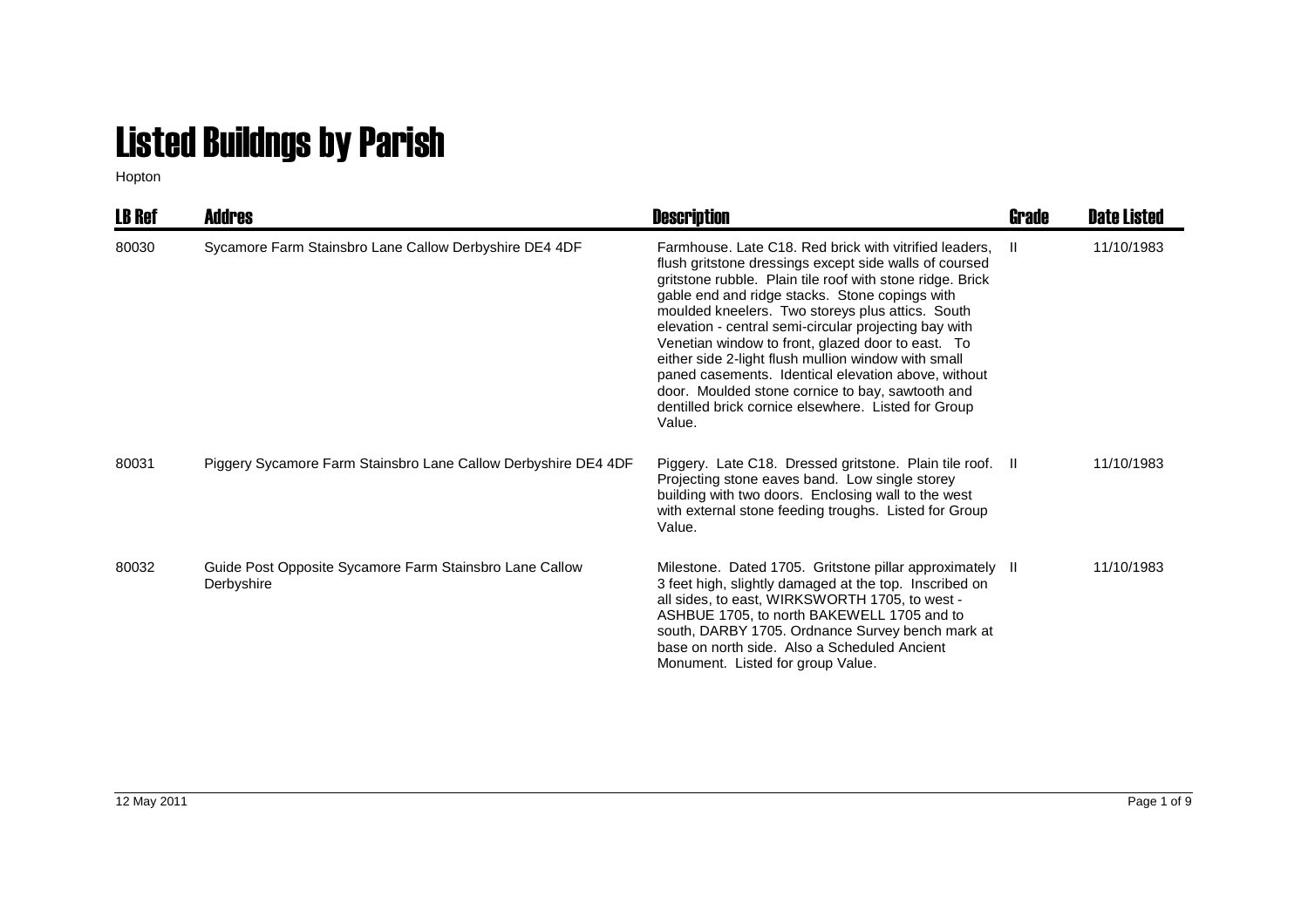| <b>LB Ref</b> | <b>Addres</b>                                        | <b>Description</b>                                                                                                                                                                                                                                                                                                                                                                                                                                                                                                                                                | Grade | <b>Date Listed</b> |
|---------------|------------------------------------------------------|-------------------------------------------------------------------------------------------------------------------------------------------------------------------------------------------------------------------------------------------------------------------------------------------------------------------------------------------------------------------------------------------------------------------------------------------------------------------------------------------------------------------------------------------------------------------|-------|--------------------|
| 80033         | Woodbank House Main Street Hopton Derbyshire DE4 4DF | House. Late C18. Rubble stone with flush dressings.<br>Plain tile roof with leaded ridges. Brick ridge stacks.<br>Two storeys, rectangular plan with semi- circular south<br>elevation. South elevation has central pointed window<br>with Gothic tracery. To either side pointed window<br>with Y-tracery and leaded lights. Above blocked single<br>light windows either side of similar central window with<br>Gothic tracery. West elevation double fronted with<br>central C19 wooden porch and margin-light sashes.<br>Listed for Group Value.              | -H    | 11/10/1983         |
| 80034         | Tudor Cottage Main Street Hopton Derbyshire DE4 4DF  | Formerly listed as Cottage east of Gell Almhouses.<br>Cottage. C17 with C18 and C20 alterations.<br>Limestone and gritstone rubble with gritstone quoins<br>and dressings. Plain tile roof. Central brick ridge<br>stack. Two storeys. South elevation - gable end wall<br>facing street with 3-light recessed and chamfered<br>mullion window with dripmould. Above similar window.<br>East elevation has two-light chamfered mullion window<br>with similar, but smaller, one over, plus C20 addition in<br>sympathetic style to north. Listed for Group Value. | H.    | 13/09/1967         |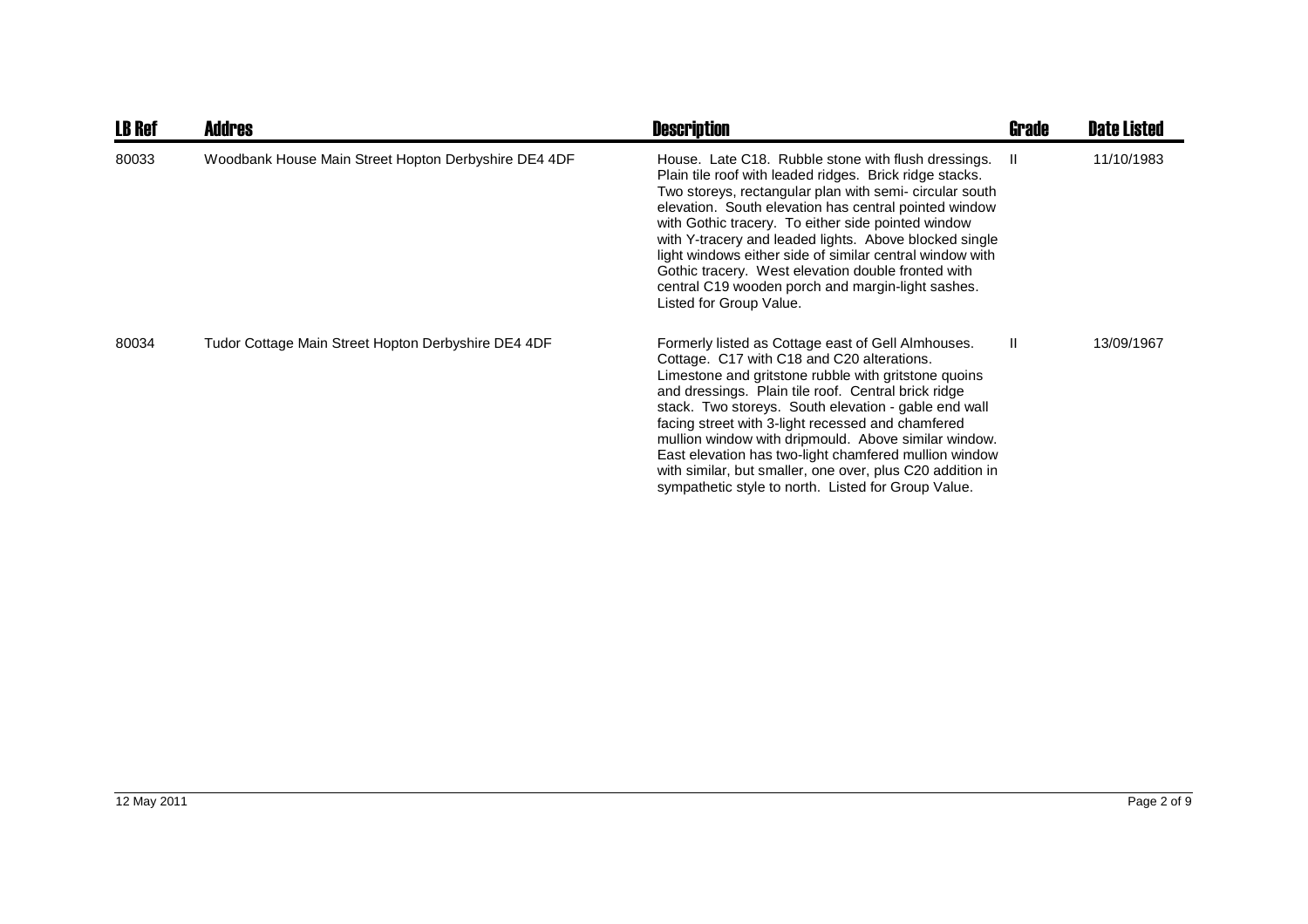| <b>LB Ref</b> | <b>Addres</b>                                           | <b>Description</b>                                                                                                                                                                                                                                                                                                                                                                                                                                                                                                                                                                                                                                                                                                                                                                                                                                                                                                           | Grade        | <b>Date Listed</b> |
|---------------|---------------------------------------------------------|------------------------------------------------------------------------------------------------------------------------------------------------------------------------------------------------------------------------------------------------------------------------------------------------------------------------------------------------------------------------------------------------------------------------------------------------------------------------------------------------------------------------------------------------------------------------------------------------------------------------------------------------------------------------------------------------------------------------------------------------------------------------------------------------------------------------------------------------------------------------------------------------------------------------------|--------------|--------------------|
| 80035         | 1 To 4 Almshouses Main Street Hopton Derbyshire DE4 4DF | Almshouses. Dated 1719-22. Coursed squared<br>limestone with gritstone dressings. Stone slate roof<br>with stone ridge. Gable end and ridge brick stacks.<br>Stone copings, moulded kneelers and moulded<br>cornice. Single storey, eight bays. South elevation<br>has central gabled projecting bay with moulded<br>copings and kneelers. Plaque in centre of gable has<br>incised coat of arms and states 'This Hospital was<br>began 1719 by S. Philip Gell Bart in his lifetime and by<br>him endorsed for the life of 2 poor men and 2 poor<br>women of Hopton and Carson. Finished by his<br>Executors and inhabited Sept 1722'. Below plaque,<br>stringcourse which ties into the cornice. 2-light flush<br>mullioned windows either side of four doorcases, all<br>with large jambs and lintels. All doors have six raised<br>and fielded panels. Windows all have small paned<br>casements. Listed for Group Value. | $\mathbf{H}$ | 11/10/1983         |
| 80036         | Townend House Main Street Hopton Derbyshire DE4 4DF     | Formerly listed as House of of Almhouses.<br>Farmhouse. Mid C17, refashioned in C18. Coursed<br>squared stone with gritstone dressings. Plain tile roof.<br>Brick gable end and ridge stacks. Stone copings and<br>kneelers. Three storeys, T-plan. South elevation-<br>gable wall of house has recessed and chamfered 2-<br>light mullioned window. Above, a similar 3-light<br>window with an inserted medieval carving immediately<br>below. In gable, a small recessed and chamfered 2-<br>light mullioned window. To east a recessed C18 wing<br>with massively quoined doorcase and 3-light flush<br>mullion window. Above similar window with single light<br>casement over door. Interior - doorcase with lintel<br>dated 1666 and four canted arch incorporated into<br>C18 wing. Listed for Group Value.                                                                                                           | Ш            | 13/09/1967         |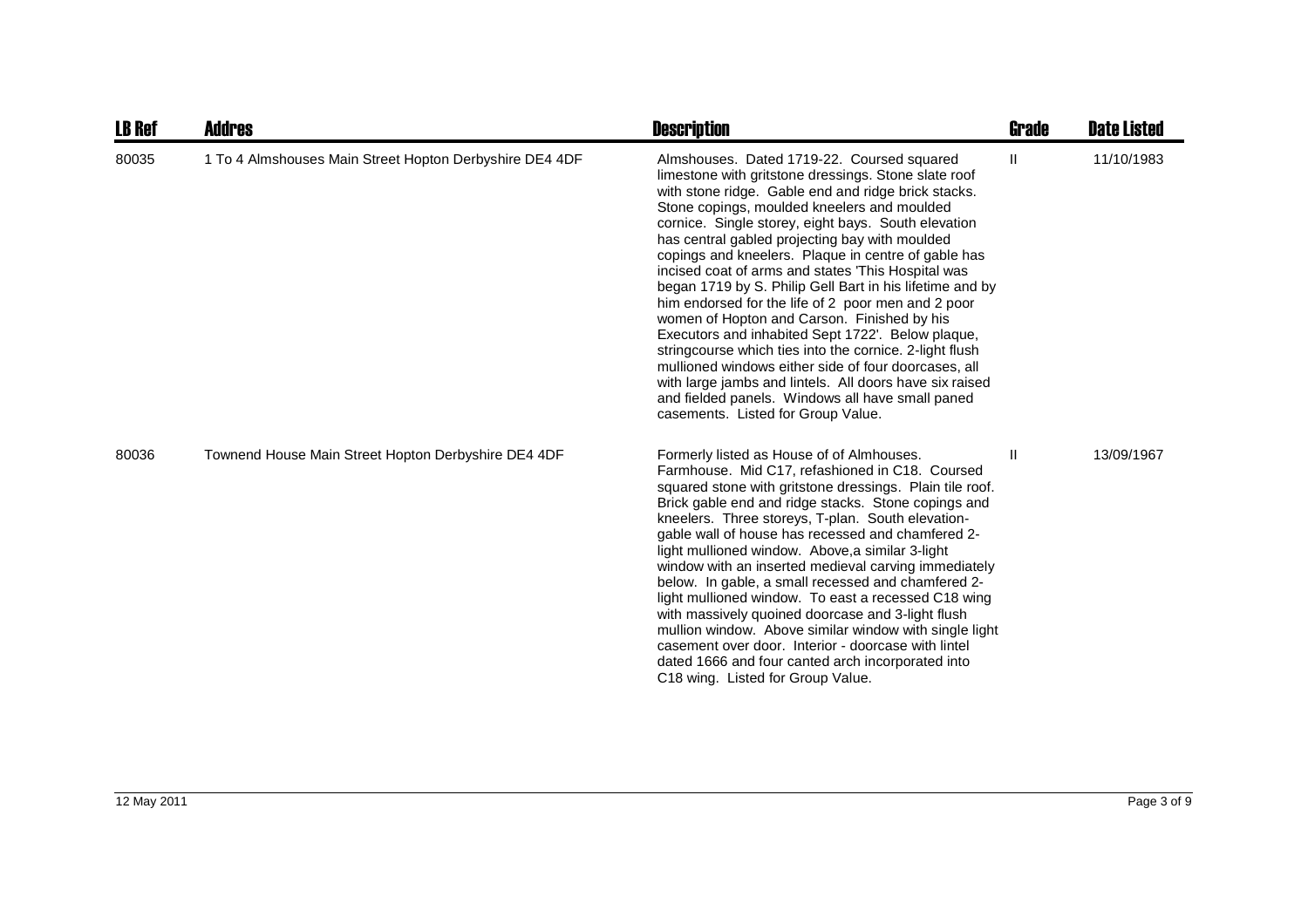| <b>LB Ref</b> | Addres                                                   | <b>Description</b>                                                                                                                                                                                                                                                                                                                                                                                                                                                                                                                                                                                                                                                                                                                                                                                                                                                                                                                                                                                                                                                                                                                            | <b>Grade</b> | <b>Date Listed</b> |
|---------------|----------------------------------------------------------|-----------------------------------------------------------------------------------------------------------------------------------------------------------------------------------------------------------------------------------------------------------------------------------------------------------------------------------------------------------------------------------------------------------------------------------------------------------------------------------------------------------------------------------------------------------------------------------------------------------------------------------------------------------------------------------------------------------------------------------------------------------------------------------------------------------------------------------------------------------------------------------------------------------------------------------------------------------------------------------------------------------------------------------------------------------------------------------------------------------------------------------------------|--------------|--------------------|
| 80037         | Well West Of Forge Cottage Main Street Hopton Derbyshire | Well. Early C19. Limestone rubble with rock-faced<br>limestone dressings. Rusticated piers with rectangular<br>imposts supporting semi-circular arch with projecting<br>keystone. Behind a semi-circular niche of stone.<br>Approximately 6 feet high. Included for group value<br>only.                                                                                                                                                                                                                                                                                                                                                                                                                                                                                                                                                                                                                                                                                                                                                                                                                                                      | $\mathbf{H}$ | 11/10/1983         |
| 80038         | The Ice House Hopton Hall Main Street Hopton Derbyshire  | Icehouse, Late C18. Gritstone, Circular icehouse<br>with domed roof, short access passage half way up.<br>Overall depth 7.5 m. In poor state of repair with dome<br>exposed and passage partially collapsed.                                                                                                                                                                                                                                                                                                                                                                                                                                                                                                                                                                                                                                                                                                                                                                                                                                                                                                                                  | $\mathbf{H}$ | 11/10/1983         |
| 80039         | Hopton Manor Main Street Hopton Derbyshire DE4 4DF       | Formerly listed as Home Farmhouse. Farmhouse.<br>C17 with C18 and C19 refashioning. Coursed<br>squared gritstone, gritstone dressings. Hipped<br>concrete tile roof with large off-centre brick stack. 2<br>storeys plus attics. Irregular window front. Projecting<br>single storey C18 bay to south, now double garage.<br>Below string course to north, a moulded doorcase with<br>4-centred arch lintel and quoined surround, a blocked<br>chamfered opening and a 6-light recessed and<br>chamfered mullion window. Beyond to north a C19 4-<br>light chamfered mullion window. Above four 2-light<br>recessed and chamfered mullion windows, that to<br>south being blocked by garage, that to north being<br>C19 and larger. Also two single light recessed and<br>chamfered windows. Irregularly placed below the<br>eaves 2 C18 2-light flush mullion windows with<br>diamond lights. Interior - C17 plasterwork ceiling in<br>ground floor room, beams divide ceiling into four<br>panels, each with quatrefoil decoration. Remains of<br>flat frettied baluster stair. Remnant of cruck in first<br>floor. Listed for Group Value. | $\mathbf{H}$ | 11/10/1983         |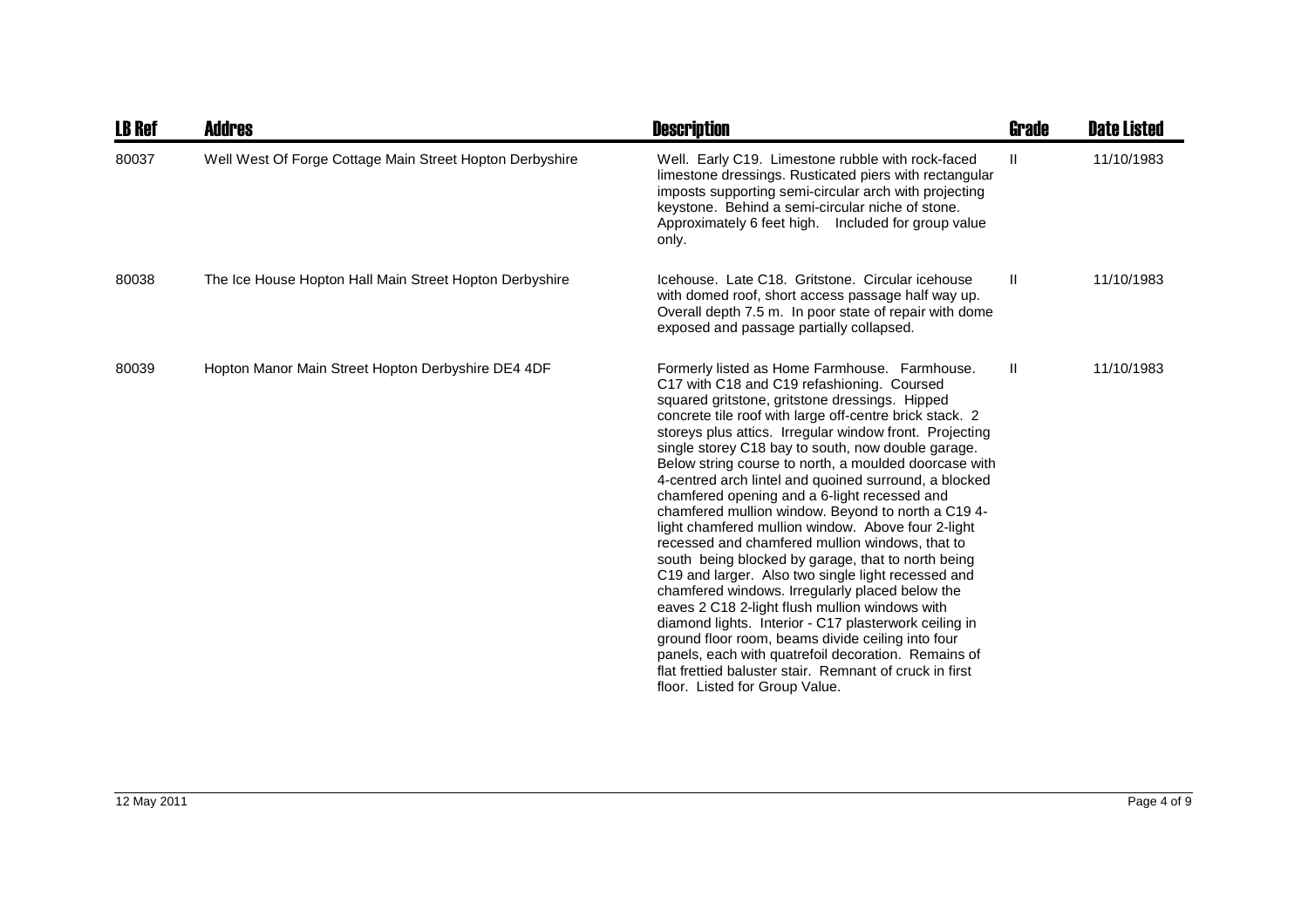| <b>LB Ref</b> | <b>Addres</b>                                                              | <b>Description</b>                                                                                                                                                                                                                                                                                                                                                                                                                                                                                                                                                                                                                                                                                                                      | <b>Grade</b> | <b>Date Listed</b> |
|---------------|----------------------------------------------------------------------------|-----------------------------------------------------------------------------------------------------------------------------------------------------------------------------------------------------------------------------------------------------------------------------------------------------------------------------------------------------------------------------------------------------------------------------------------------------------------------------------------------------------------------------------------------------------------------------------------------------------------------------------------------------------------------------------------------------------------------------------------|--------------|--------------------|
| 80040         | Walls And Gate Piers Hopton Manor Main Street Hopton Derbyshire<br>DE4 4DF | Wall and gate piers. C18. Rubble limestone wall with<br>gritstone dressings. Approximately 7 feet high with<br>moulded copings and 2 blocked oval panels. To west<br>a pair of square gate piers, cut away in a curve above<br>the wall to form smaller piers with moulded cappings<br>above. Included for group value only.                                                                                                                                                                                                                                                                                                                                                                                                            | -H           | 11/10/1983         |
| 80041         | Arcaded Barn Main Street Hopton Derbyshire DE4 4DF                         | Cartshed, now disused. Late C18/early C19. Coursed II<br>squared gritstone with sawn gritstone dressing and<br>quoins. Graduated slate roof with stone ridge. Stone<br>copings and kneelers. Chamfered eaves band. Two<br>storey, four bays, rectangular building. To north semi-<br>circular headed arch with keystone through two<br>storeys. To south three semi-circular headed arches<br>with keystones raising from square piers, with<br>imposts. Arches partly blocked by later sheds. Above<br>three-semi- circular openings with projecting<br>keystones. Openings blocked by rendered brick with<br>rectangular, formerly vented, windows. In top south<br>corner two iron scroll retaining ties. Listed for Group<br>Value. |              | 06/10/1983         |
| 80042         | Gate Piers The Lodge Ryder Point Road Wirksworth Derbyshire DE4<br>4DF     | Pair of gate piers. Late C18. Dressed gritstone.<br>Square piers with plain fillet at top. Classical swag<br>decoration on frieze to north side only. Capped by<br>moulded pediment. Approximately 8 feet high. Listed<br>for Group Value.                                                                                                                                                                                                                                                                                                                                                                                                                                                                                              | Ш            | 11/10/1983         |
| 80043         | The Lodge Ryder Point Road Wirksworth Derbyshire DE4 4DF                   | Lodge cottage. Late C18. Red brick with gritstone<br>dressings. Plain tile hipped roof with overhanging<br>eaves. Brick intermediate stack. Two storey. North<br>west street elevation has wooden ogee porch,<br>decorated with three stars, above a finial, below C20<br>door. To west sixpane glazing bar sash with gritstone<br>lintel, above similar. Large extension in red brick to<br>rear. Included for group value only.                                                                                                                                                                                                                                                                                                       | $\mathbf{H}$ | 11/10/1983         |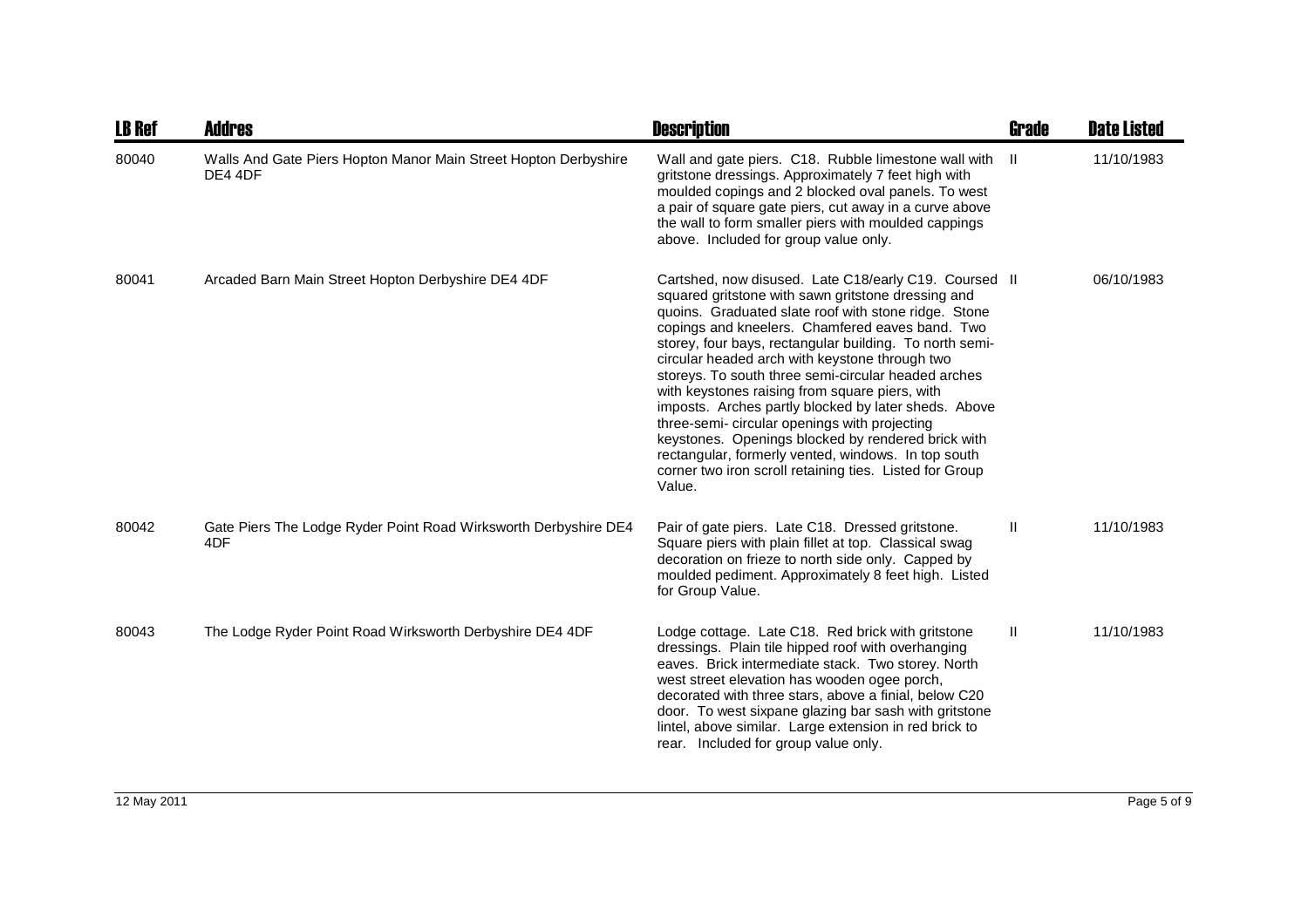| <b>LB Ref</b> | <b>Addres</b>                                     | <b>Description</b>                                                                                                                                                                                                                                                                                                                                                                                                                                                                                                                                                                                           | <b>Grade</b> | <b>Date Listed</b> |
|---------------|---------------------------------------------------|--------------------------------------------------------------------------------------------------------------------------------------------------------------------------------------------------------------------------------------------------------------------------------------------------------------------------------------------------------------------------------------------------------------------------------------------------------------------------------------------------------------------------------------------------------------------------------------------------------------|--------------|--------------------|
| 80044         | Hopton Hall Main Street Hopton Derbyshire DE4 4DF | Garden walls and tower. Late C18. Red brick with<br>vitrified headers. Gritstone dressings. Tower has<br>graduated slate low-pitched pyramidal roof with leaded<br>ridges. Small flat top formerly supporting cupola.<br>Moulded stone cornice. Square plan, two storeys.<br>South elevation has two sets of double panelled doors<br>with Gothic tracery fanlights above. Second storey,<br>formerly a pigeon loft, all openings now blocked. To<br>either side, three elongated semi-circular curves of<br>wall, approximately 10 feet high. Topped with<br>moulded stone copings. Listed for Group Value. | Ш            | 13/09/1967         |
| 80045         | Hopton Hall Main Street Hopton Derbyshire DE4 4DF | Two pairs of gate piers and steps. Late C18. Dressed II<br>gritstone. 11 steps, 6 feet wide. At top a pair of plain<br>circular pillars with debased classical decoration,<br>surmounded by ball finials. Below moulded capital,<br>frieze of fluted and gabled decoration. At base of<br>steps, the remains of two similar gate piers, only<br>decorated top 2 feet survives, with ball finials.<br>Removed from position by the north front of the Hall.                                                                                                                                                   |              | 11/10/1983         |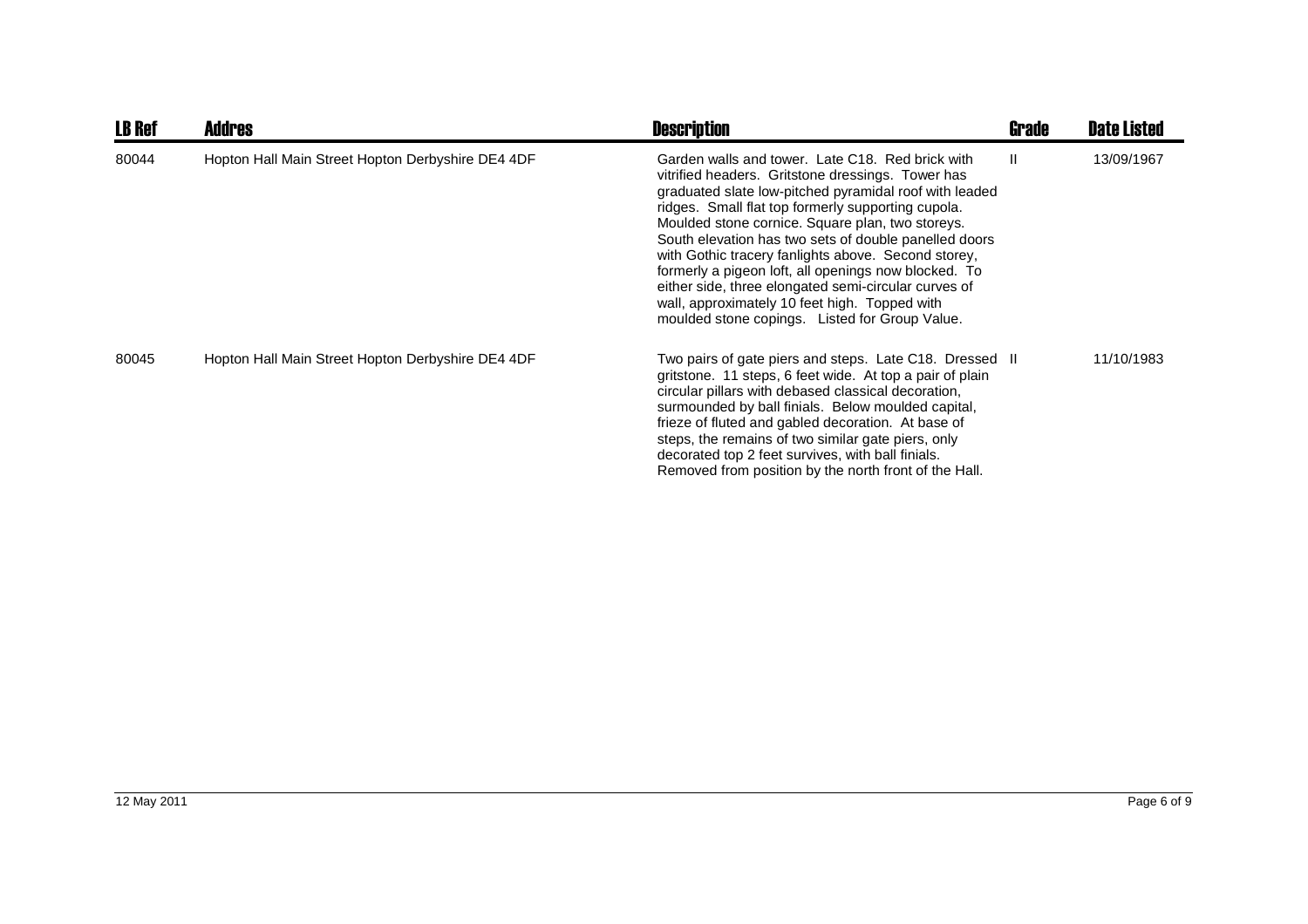| <b>LB Ref</b> | <b>Addres</b>                                      | <b>Description</b>                                                                                                                                                                                                                                                                                                                                                                                                                                                                                                                                                                                                                                                                                                                                                                                                                                                                                                                                   | Grade | <b>Date Listed</b> |
|---------------|----------------------------------------------------|------------------------------------------------------------------------------------------------------------------------------------------------------------------------------------------------------------------------------------------------------------------------------------------------------------------------------------------------------------------------------------------------------------------------------------------------------------------------------------------------------------------------------------------------------------------------------------------------------------------------------------------------------------------------------------------------------------------------------------------------------------------------------------------------------------------------------------------------------------------------------------------------------------------------------------------------------|-------|--------------------|
| 80046         | Hopton Close Main Street Hopton Derbyshire DE4 4DF | Former laundry, stables and outbuildings, now partly<br>converted to dwellings. Late C18 and C19. Part red<br>brick with gritstone dressings, part gritstone rubble.<br>Roofs part slate with leaded ridges and part stone<br>slate. Red brick square clock. turret on south range<br>with stone slate roof, rendered circular faces on each<br>side with gritstone surrounds. Two storey except<br>single storey north range. Building on four sides of<br>paved courtyard. Oldest part in north east corner, red<br>brick with Venetian window to east, in gritstone. South<br>and west range, C19 gritstone rubble with small paned<br>casement windows. Four large semi-circular arches<br>with quoined surrounds in middle of south range.<br>North range C19 brick stables. Three doors, five small<br>paned horizontal sliding sashes. Inside C19 stable<br>fittings, mahogany doors and iron grills with finials.<br>Listed for Group Value. | H.    | 13/09/1967         |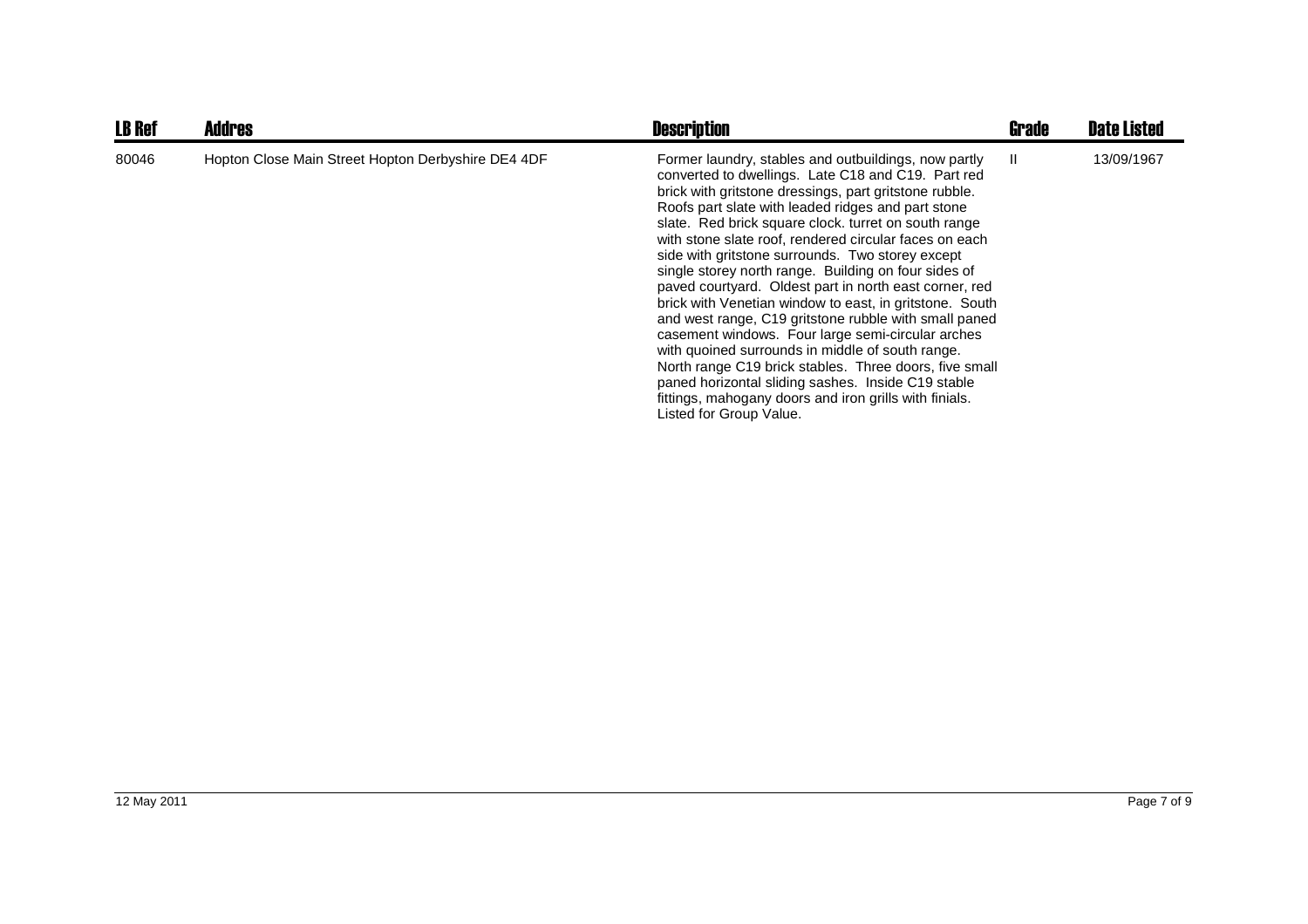| <b>LB Ref</b> | <b>Addres</b>                                     | <b>Description</b>                                                                                                                                                                                                                                                                                                                                                                                                                                                                                                                                                                                                                                                                                                                                                                                                                                                                                                                                                                                                                                                                                                                                                                                                                                                                                                                                                                                                                                                                                                                                                                                                                                                                                                                                                                                                                                                                                                                                                                                                                                                                                                                                                                 | Grade | <b>Date Listed</b> |
|---------------|---------------------------------------------------|------------------------------------------------------------------------------------------------------------------------------------------------------------------------------------------------------------------------------------------------------------------------------------------------------------------------------------------------------------------------------------------------------------------------------------------------------------------------------------------------------------------------------------------------------------------------------------------------------------------------------------------------------------------------------------------------------------------------------------------------------------------------------------------------------------------------------------------------------------------------------------------------------------------------------------------------------------------------------------------------------------------------------------------------------------------------------------------------------------------------------------------------------------------------------------------------------------------------------------------------------------------------------------------------------------------------------------------------------------------------------------------------------------------------------------------------------------------------------------------------------------------------------------------------------------------------------------------------------------------------------------------------------------------------------------------------------------------------------------------------------------------------------------------------------------------------------------------------------------------------------------------------------------------------------------------------------------------------------------------------------------------------------------------------------------------------------------------------------------------------------------------------------------------------------------|-------|--------------------|
| 80047         | Hopton Hall Main Street Hopton Derbyshire DE4 4DF | Country house. C16, refashioned in early and late<br>C18. Various early C20 alterations and additions.<br>Mostly red brick with gritstone dressings. Gritstone<br>rubble wing to north. Graduated slate roof with stone<br>coped gables and parapets. Various brick stacks,<br>some rendered. North entrance facade - 3 storeys, 7<br>bay front. 3 window wide central advanced bay.<br>Glazing bar sashes to ground and first floors. Similar<br>but smaller sashes to eaves. Central panelled door<br>with pilastered surround and decorated fanlight. Three<br>C1914 stone additions, forming E-plan. Central<br>embattled porch with four centred arch. To west 3<br>storey tower with mullioned windows and stone slate<br>elongated pyramidal roof withelaboratemetalfinial, to<br>east similar 2 storey tower. Further west than tower, a<br>north range has doorway with heavily rusticated<br>surround with cartouches above. Dated lintel of 1707.<br>Also various -irregularly placed C19 casement<br>windows. South garden elevation - central advanced<br>stone bay, 2 storeys, 4 windows wide crowned by brick<br>segmental pediment. 4 full length plain sashes to<br>ground floor, above another four plain sashes. This<br>represents the earlier part of the house, later<br>refashioned. To either side recessed gabled brick<br>bays, 2 storeys plus attics. That to west having<br>venetion door with venetion window above, diocletion<br>window in gable with stone cornice below. Eastern<br>bay similar but venetion door replaced by full length<br>plain sash. To extreme west a 2 bay gabled, rendered<br>early C20 addition, with mullioned and transomed<br>windows below and mullioned windows above. To<br>extreme east a single storey C19 addition. East<br>elevation has remains of C16 mullioned window and<br>large external stack. Interior - early C19 copy of<br>Elizabethan plasterwork ceiling to sitting room. Hall<br>and stairs early C20 except for C16 stone fireplace<br>with strapwork designs to lintel and inserted C16<br>panelling above with reticulated decoration. Most<br>rooms Georganised. Several finely carved wooden | Ш     | 11/10/1983         |